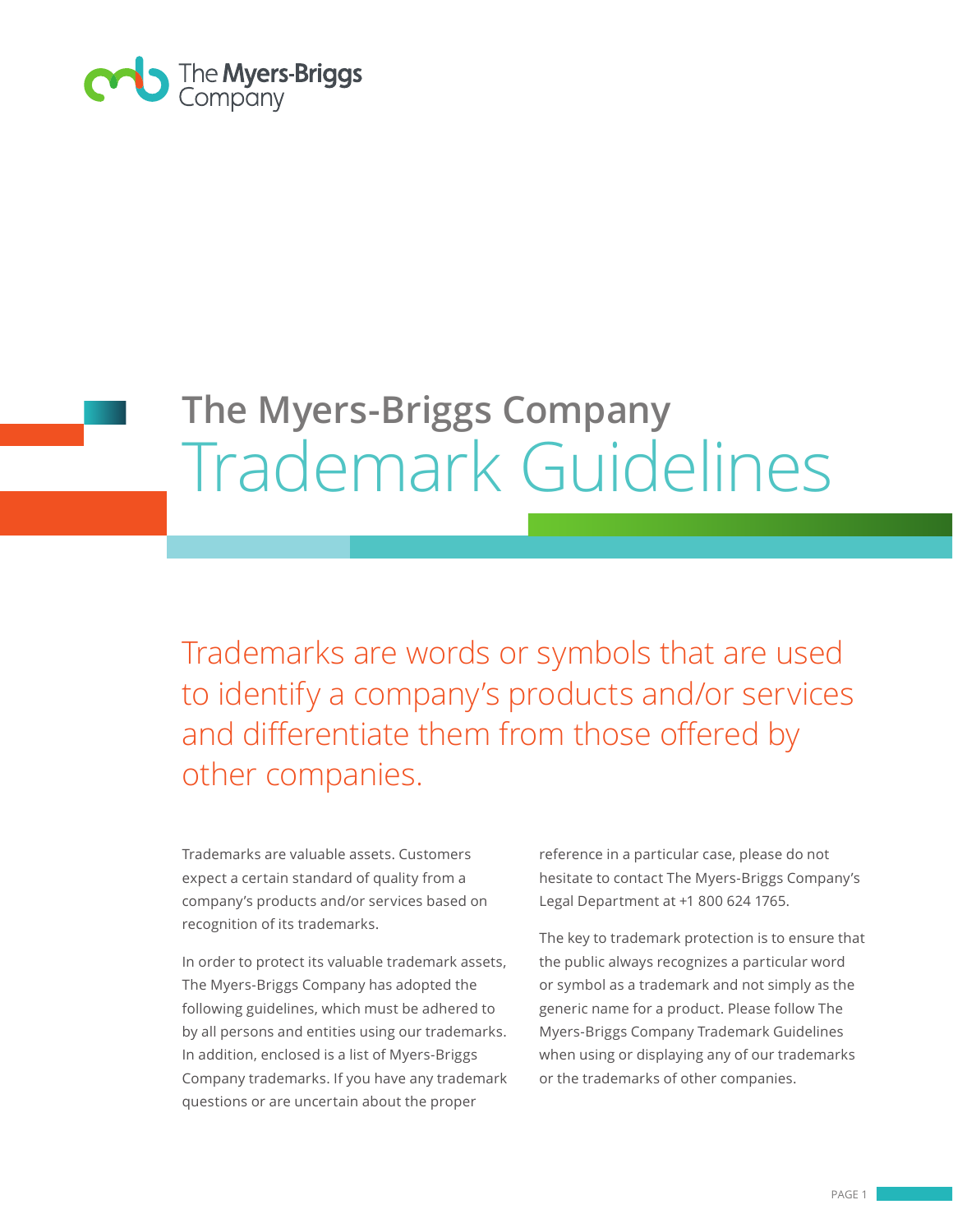

# **THE MYERS-BRIGGS COMPANY PRODUCT TRADEMARKS**

| <b>Trademark</b>                                             | Acknowledgment                                                                                                                                             |
|--------------------------------------------------------------|------------------------------------------------------------------------------------------------------------------------------------------------------------|
| California Psychological Inventory™                          | California Psychological Inventory is a trademark of The Myers-Briggs Company in the<br>United States and other countries.                                 |
| CPI <sup>™</sup>                                             | CPI is a trademark of The Myers-Briggs Company in the United States and other<br>countries.                                                                |
| CPI 260 <sup>®</sup>                                         | CPI 260 is a trademark or registered trademark of The Myers-Briggs Company in the<br>United States and other countries.                                    |
| $E$ levate®                                                  | Elevate is a trademark or registered trademark of The Myers-Briggs Company in the<br>United States and other countries.                                    |
| <b>Fundamental Interpersonal Relations</b><br>Orientation™   | Fundamental Interpersonal Relations Orientation is a trademark of The Myers-Briggs<br>Company in the United States and other countries.                    |
| Fundamental Interpersonal Relations<br>Orientation-Behavior™ | Fundamental Interpersonal Relations Orientation-Behavior is a trademark of The<br>Myers-Briggs Company in the United States and other countries.           |
| <b>FIRO®</b>                                                 | FIRO is a trademark or registered trademark of The Myers-Briggs Company in the<br>United States and other countries.                                       |
| $FIRO-B^{\circledR}$                                         | FIRO-B is a trademark or registered trademark of The Myers-Briggs Company in the<br>United States and other countries.                                     |
| FIRO Business®                                               | FIRO Business is a trademark or registered trademark of The Myers-Briggs Company<br>in the United States and other countries.                              |
| Myers-Briggs Type Indicator®                                 | Myers-Briggs Type Indicator is a trademark or registered trademark of The Myers &<br>Briggs Foundation in the United States and other countries.           |
| Myers-Briggs®                                                | Myers-Briggs is a trademark or registered trademark of The Myers & Briggs<br>Foundation in the United States and other countries.                          |
| $MBTI^{\circ}$                                               | MBTI is a trademark or registered trademark of The Myers & Briggs Foundation in the<br>United States and other countries.                                  |
| Step I™                                                      | Step I is a trademark of The Myers & Briggs Foundation in the United States and other<br>countries.                                                        |
| Step II™                                                     | Step II is a trademark of The Myers & Briggs Foundation in the United States and<br>other countries.                                                       |
| Step III™                                                    | Step III is a trademark of The Myers & Briggs Foundation in the United States and<br>other countries.                                                      |
| Introduction to Type®                                        | Introduction to Type is a trademark or registered trademark of The Myers & Briggs<br>Foundation in the United States and other countries.                  |
| Personality Differences Questionnaire®                       | Personality Differences Questionnaire is a trademark or registered trademark of The<br>Myers & Briggs Foundation in the United States and other countries. |
| Strong Interest Inventory®                                   | Strong Interest Inventory is a trademark or registered trademark of The Myers-Briggs<br>Company in the United States and other countries.                  |
| iStartStrong <sup>®</sup>                                    | iStartStrong is a trademark or registered trademark of The Myers-Briggs Company in<br>the United States and other countries.                               |
| SuperStrong®                                                 | SuperStrong is a trademark or registered trademark of The Myers-Briggs Company in<br>the United States and other countries.                                |
| TKI®                                                         | TKI is a trademark or registered trademark of The Myers-Briggs Company in the<br>United States and other countries.                                        |
| VitaNavis <sup>®</sup>                                       | VitaNavis is a trademark or registered trademark of The Myers-Briggs Company in the<br>United States and other countries.                                  |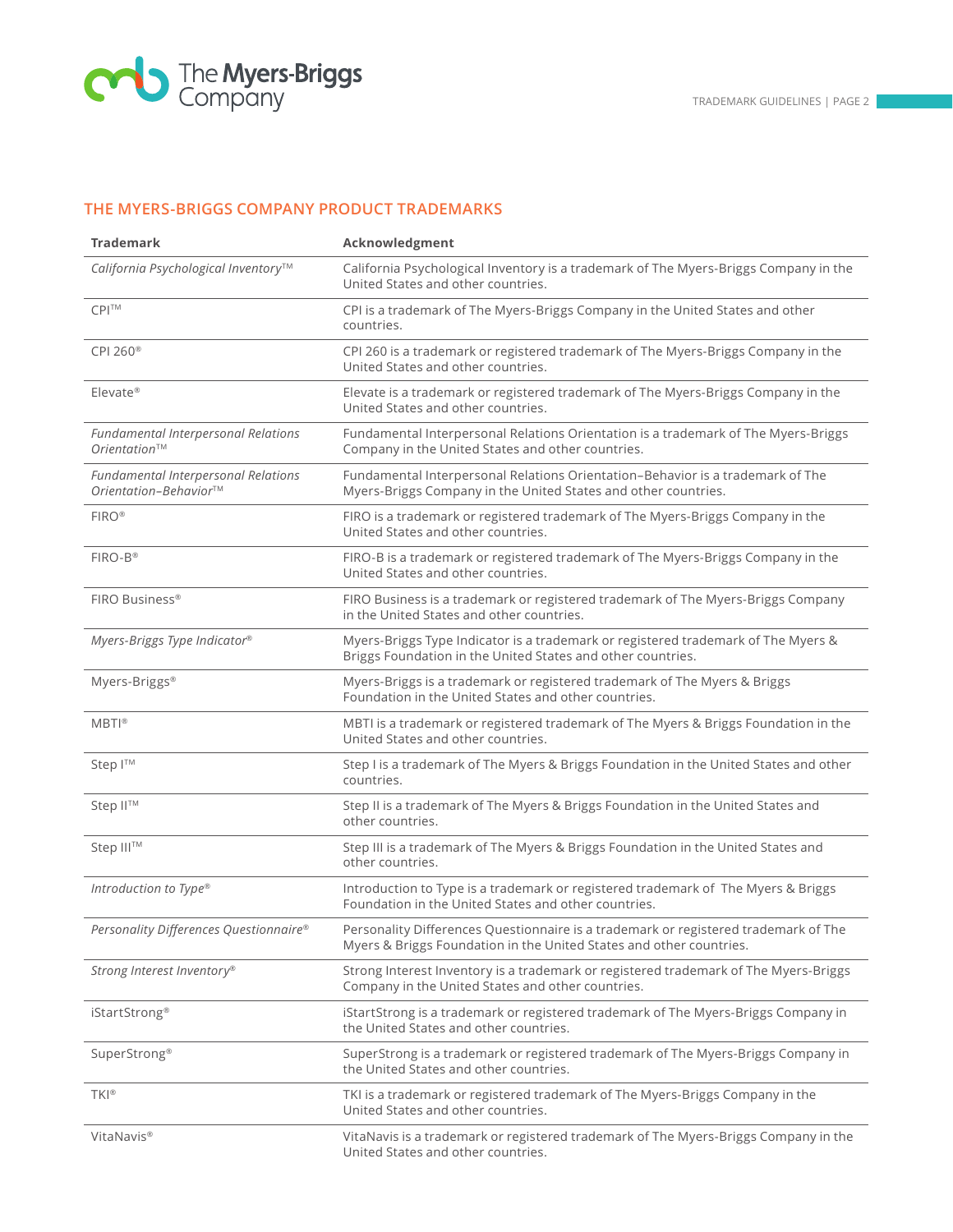

# **THE MYERS-BRIGGS COMPANY LOGO TRADEMARKS**

| Logo                                            | Acknowledgment                                                                                                                                     |
|-------------------------------------------------|----------------------------------------------------------------------------------------------------------------------------------------------------|
| The <b>Myers-Briggs</b><br>Company              | The Myers-Briggs Company logo is a trademark or registered trademark of The Myers<br>& Briggs Foundation in the United States and other countries. |
| срр                                             | The CPP logo is a trademark or registered trademark of The Myers-Briggs Company in<br>the United States and other countries.                       |
| $\sum_{\text{cpl}}$                             | The CPI logo is a trademark of The Myers-Briggs Company in the United States and<br>other countries.                                               |
|                                                 | The CPI 260 logo is a trademark of The Myers-Briggs Company in the United States<br>and other countries.                                           |
| elevate®<br>The CPP People Development Platform | The Elevate logo is a trademark of The Myers-Briggs Company in the United States<br>and other countries.                                           |
| firo.<br>FIro.                                  | The FIRO logo is a trademark of The Myers-Briggs Company in the United States and<br>other countries.                                              |
| firob.                                          | The FIRO-B logo is a trademark or registered trademark of The Myers-Briggs<br>Company in the United States and other countries.                    |
| firo-                                           | The FIRO Business logo is a trademark of The Myers-Briggs Company in the United<br>States and other countries.                                     |
| <u>mbt</u><br>mbti                              | The MBTI logo is a trademark or registered trademark of The Myers & Briggs<br>Foundation in the United States and other countries.                 |
| myers<br>briggs                                 | The Myers-Briggs logo is a trademark of The Myers & Briggs Foundation in the United<br>States and other countries.                                 |
| myers<br>br <b>í</b> ggs.                       | The Myers-Briggs Share-It logo is a trademark of The Myers & Briggs Foundation in<br>the United States and other countries.                        |
| strong                                          | The Strong logo is a trademark or registered trademark of The Myers-Briggs Company<br>in the United States and other countries.                    |
| ഭു<br>super<br>strong                           | The SuperStrong logo is a trademark of The Myers-Briggs Company in the United<br>States and other countries.                                       |
| tkı                                             | The TKI logo is a trademark of The Myers-Briggs Company in the United States and<br>other countries.                                               |
| <b>IAVIS</b>                                    | The VitaNavis logo is a trademark of The Myers-Briggs Company in the United States<br>and other countries.                                         |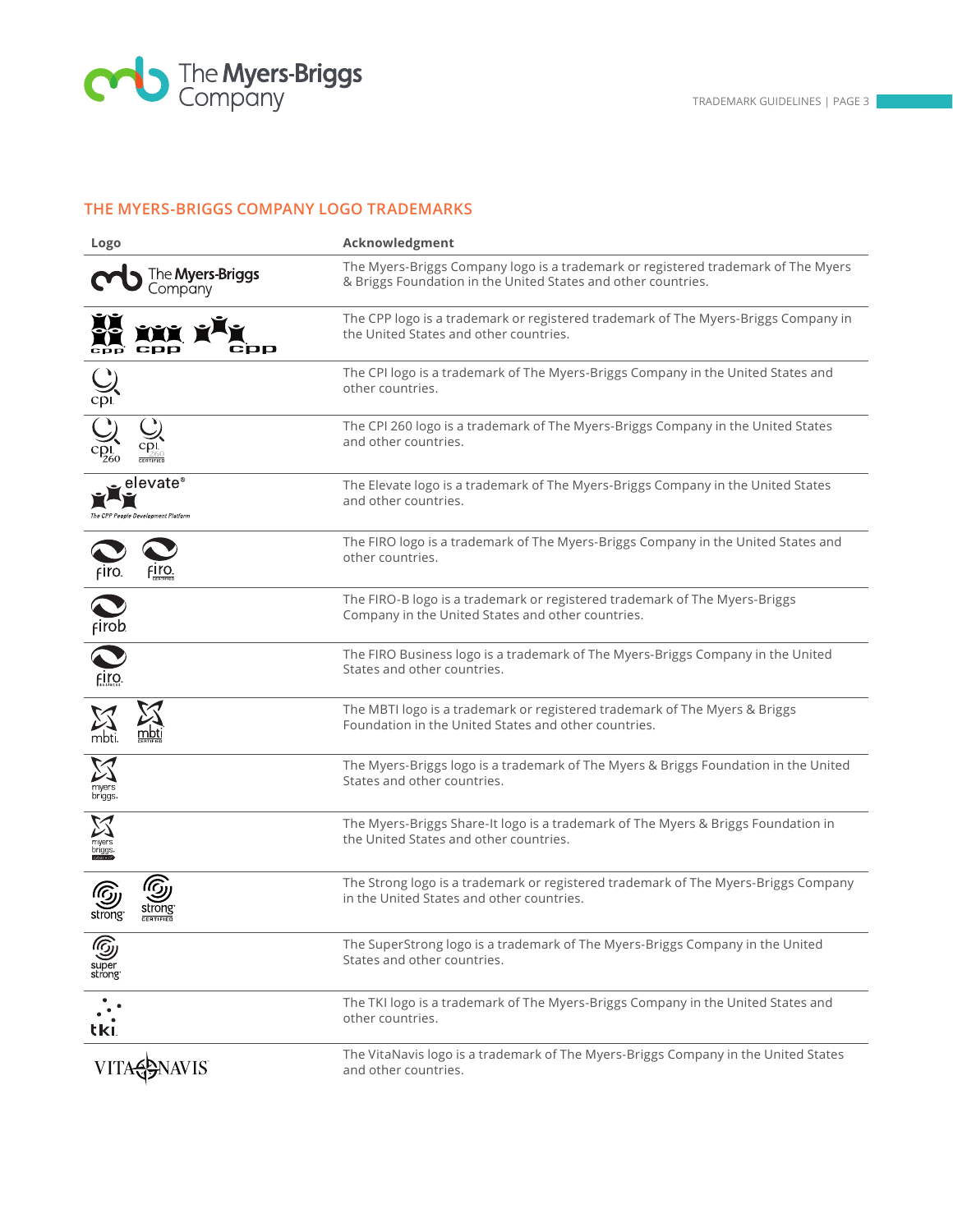

#### **DESIGNATION OF TRADEMARK SYMBOLS**

The circle-R symbol (®) identifies a trademark that has been formally registered by the U.S. Patent and Trademark Office (PTO). It is used when the mark identifies the products or services for which the mark has been registered. The ® symbol is usually placed in the upper right-hand corner of the trademark.

The TM symbol (TM) identifies a trademark that has not been formally registered by the PTO. It is used when a mark identifies products or services with which the mark is used but for which the PTO has not yet granted registration. The ™ symbol is usually placed in the upper right-hand corner of the trademark.

If you are uncertain as to which symbol should be used, do not hesitate to contact the Legal Department at The Myers-Briggs Company.

#### **THE MYERS-BRIGGS COMPANY TRADEMARKS AND SOCIAL MEDIA**

Social media presents new and exciting opportunities for fans of The Myers-Briggs Company's products and services to share their enthusiasm for our brand. However, please understand that these Trademark Guidelines are equally applicable for content posted on the Internet, and The Myers-Briggs Company asks that you adhere to these Trademark Guidelines when referring to our trademarks on social media platforms.

Note: YOU MAY NOT REPRODUCE THE MYERS-BRIGGS COMANY TRADEMARKS WITHOUT A WRITTEN LICENSE AGREEMENT. In order to avoid confusion, The Myers-Briggs Company asks that you refrain from using any Myers-Briggs Company trademark or copyrighted content as your profile picture, avatar, or other similar user icon.

## **TRADEMARK USAGE GUIDELINES**

Please refer to the trademarked products and services by their associated trademarks and service marks, and ensure that your references (a) are truthful, fair, and not misleading; and (b) comply with these Guidelines (which may be modified from time to time at The Myers-Briggs Company's sole discretion). When using our trademarks:

ι Follow the Guidelines described below and on the following page.

If you are a Certified Practitioner, you may apply to license the appropriate Certified Logo by sending an email to logoagreements@themyersbriggs.com. However, even those Certified Logos should not be used as part of any profile picture, avatar, or other similar user icon.

As a courtesy to its valued customers, The Myers-Briggs Company makes an entire category of content available for use on social media, the Myers-Briggs® Share-It portfolio. Myers-Briggs® Share-It content is marked with the Share-It logo shown on the previous page, and we encourage you to share this content in accordance with the terms found at www.themyersbriggs.com/share.

- ι Do not incorporate these trademarks into your own product names, service names, trademarks, logos, domain names, company names, email addresses, social media usernames, metatags, or advertising campaigns, unless you have obtained The Myers-Briggs Company's prior, written permission.
- **-** Do not adopt marks or logos that are confusingly similar to our marks.

## **GUIDELINE #1 ALWAYS use a trademark as an adjective, accompanied by an APPROPRIATE noun.**

Never use a trademark as a noun. Do not pluralize a trademark or make it possessive (which would be using it as a noun). Do not join a trademark to other words, symbols, or numbers, either as one word or with a hyphen. And never abbreviate a trademark.

Here are some examples of proper and improper use of our trademarks:

- **-** Proper use: She administers the MBTI® assessment.
- Improper use: She administers the MBTI®.
- **Proper use: We use the Myers-Briggs® assessment tool.**
- Improper use: We use Myers-Briggs®.
- **Proper use:** The FIRO-B<sup>®</sup> instrument is a powerful resource.
- **IMPROPER USE:** The FIRO-B<sup>®</sup> is a powerful resource.